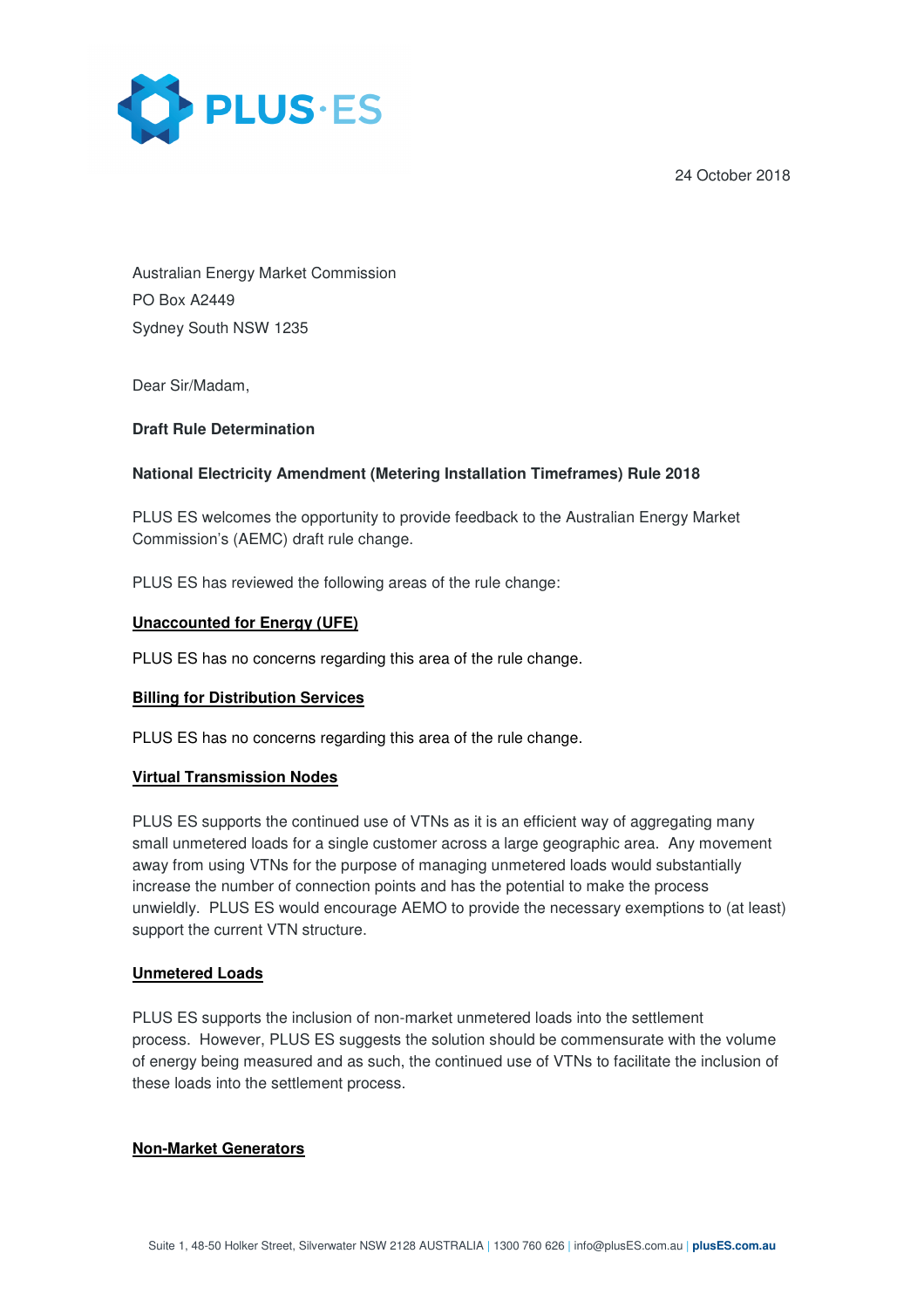

PLUS ES has no concerns regarding this area of the rule change.

### **Transitional Rules**

PLUS ES supports the inclusion of all first tier loads into the settlement process - Including noncontrolled load accumulated metering data which can currently be excluded from delivery to MSATS. PLUS ES acknowledges some MDPS managing regulated metering services already provide this metering data to AEMO.

#### **Implementation**

PLUS ES recommends that the provision of metering data to MSATS for both non-market unmetered loads and non-controlled load accumulation meters is necessary to support the transition to global settlements and could be delivered within the existing metering data file formats (MDFF to market participants and MDM to MSATS).

PLUS ES notes that the implementation being promoted by AEMO, as part of the 5 Minute Settlement consultations, is a significant deviation from the current processes and will add unnecessary costs. Of particular concern is the proposal to move from the MDM file format to MDFF for the delivery of accumulated metering data to MSATS. PLUS ES have raised the following issues with AEMO regarding any proposal to utilise MDFF files for accumulated meter data provision to MSATS:

- To date, we have been unable to determine the quantifiable benefit or justification of change from AEMO against the cost to participants to comply;
- PLUS ES believes that there will be costly system changes to store MDFF data at a line level as per the current MDM format. This transition will effectively require a rebuild of the process that took 6 months to stabilize when the market started and is for a Meter Installation Type on the decline. (Estimated cost of a minimum of \$200,000);
- PLUS ES would expect a reduced error feedback loop against the current specific error codes per line returned to advise of MDM data provision issues;
- There is an expectation that a move to MDFF would result in increased manual error handling. Our current metering system for accumulated meter data delivery (MBS) has significant logic and automated handling to resolve existing MDM errors returned from MSATS. This logic would need considerable effort to analyze, redesign and implement;
- We understand there is a proposal to de-couple from Active Datastreams as a part of the 5 Minute Settlements analysis. Currently, MDM files are only sent with data where Datastreams are active whilst MDFF send all readings in the system to FRMPs